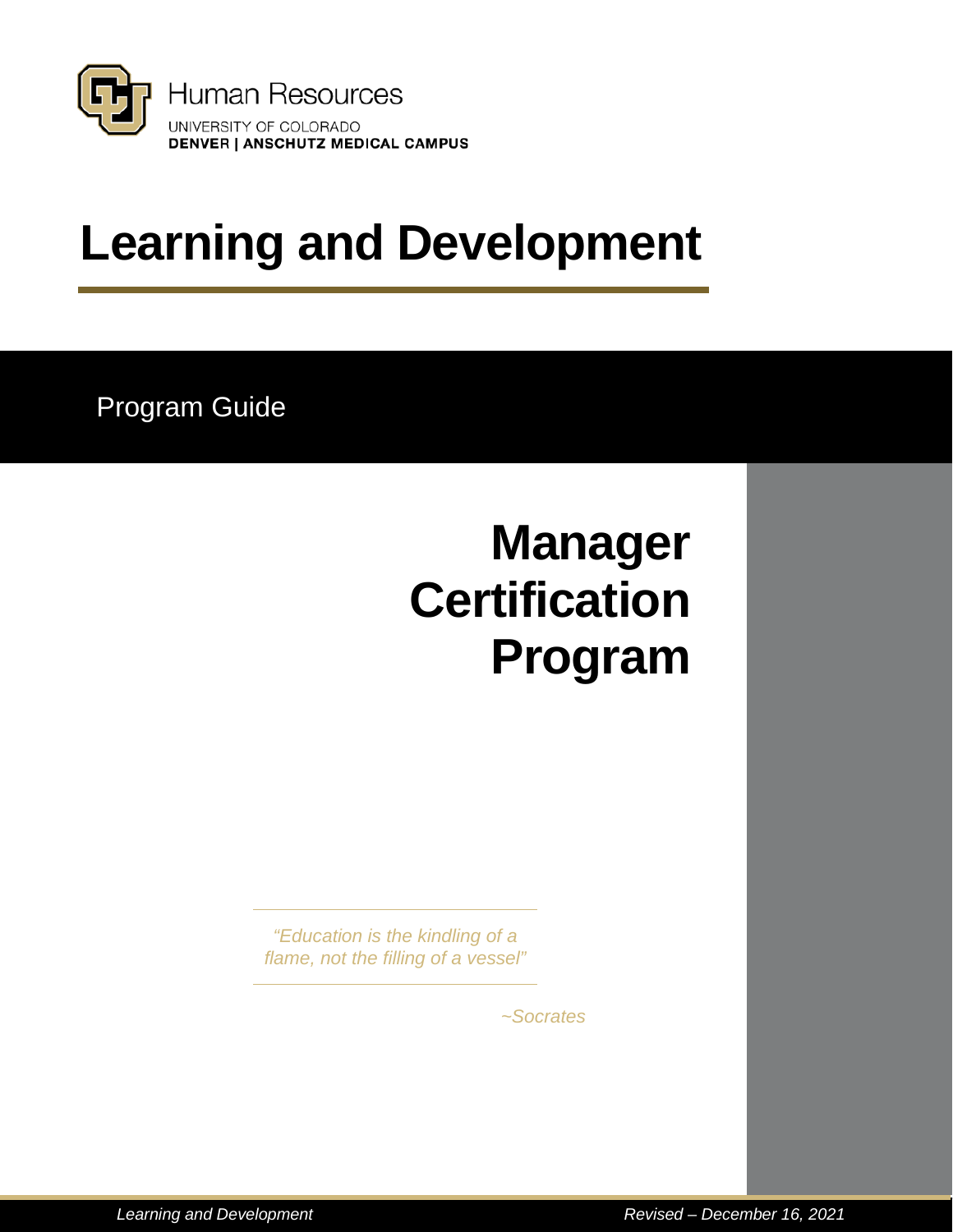

## <span id="page-1-0"></span>**Strategy**

Our strategy is to provide professional and leadership development at all levels that is linked directly to supporting the *University's Mission, Vision and Values, as well as, the execution of the strategic priorities related to enhancing and promoting development programs at all career stages.*

## <span id="page-1-1"></span>**Program Introduction**

The Learning and Development team is excited to offer a self-paced, customizable *Manager Certification Program* includes a core curriculum and a set of elective courses. Leading others requires individuals to acquire and grow a new set of skills and abilities. The courses in this program have been chosen to provide leads, supervisors, managers, and individuals looking to move into one of these roles with foundational tools to help them be successful. Developing as a leader goes beyond attending formal courses. Research shows that leadership potential is developed three distinct ways: 1) on-the-job (OJT) work experience, 2) coaching/mentoring from the person's supervisor and/or other key individuals, and 3) formal classroom/virtual training.



A good manager must be able to handle a variety of situations. The courses in this program range in competencies and topics that will help a manager navigate these situations. The courses can be taken in any order and as time permits and approved by the individual's manager/supervisor. These courses are offered on a variety of platforms from attending instructor led courses to on-line such as SkillSoft, Zoom and Canvas. For information regarding how individuals are selected and how progress will be tracked, please see the *[Resources](#page-15-0)* section at the back of this guide. In addition, this program includes a *development plan template* to be used to identify skills/competency development, coaching opportunities, on-the-job training, and course selection. This template is intended to be the participant's roadmap and conversation tool for the participant and manager to discuss progress throughout the program.

As with any new program, we will review feedback and determine if modifications should be made to the program. If you have any questions or would like to discuss how we can further customize this program for your department, please feel free to reach out to me.

Thank you,

*Debbie Lammers*

Director, Learning and Development

[Debra.Lammers@cuanschutz.edu](mailto:Debra.Lammers@cuanschutz.edu)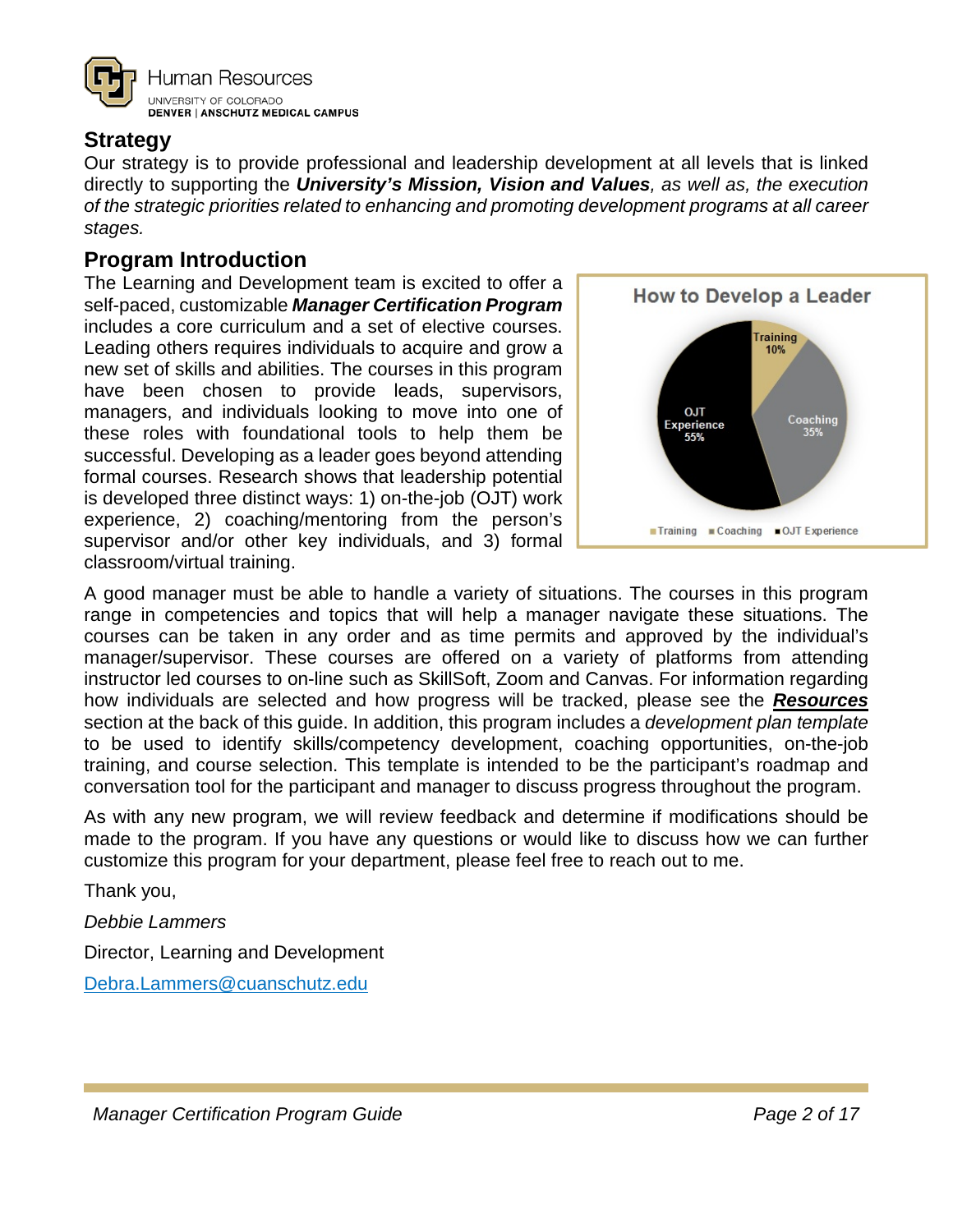

## **Contents**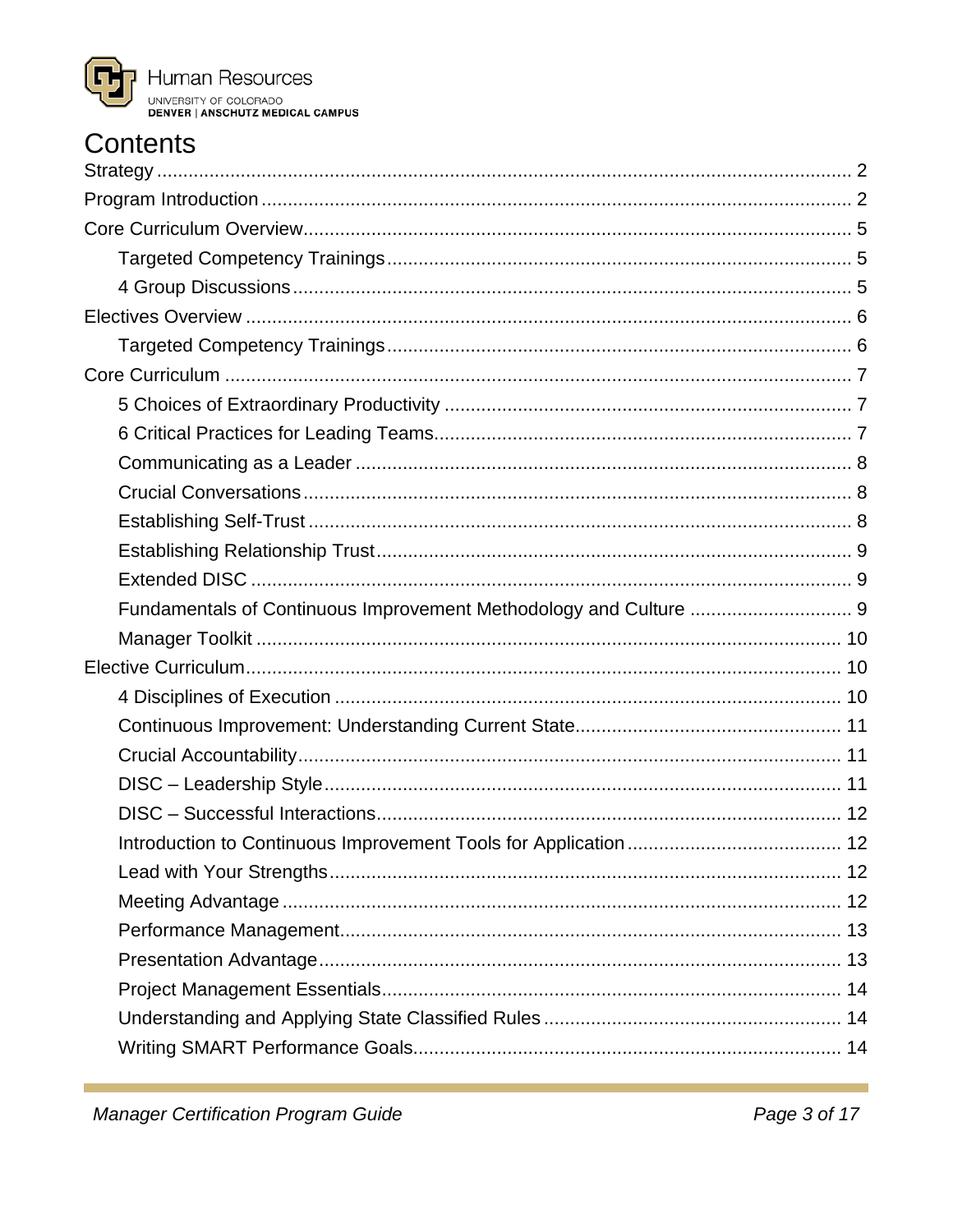Human Resources UNIVERSITY OF COLORADO<br>DENVERSITY OF COLORADO<br>DENVER | ANSCHUTZ MEDICAL CAMPUS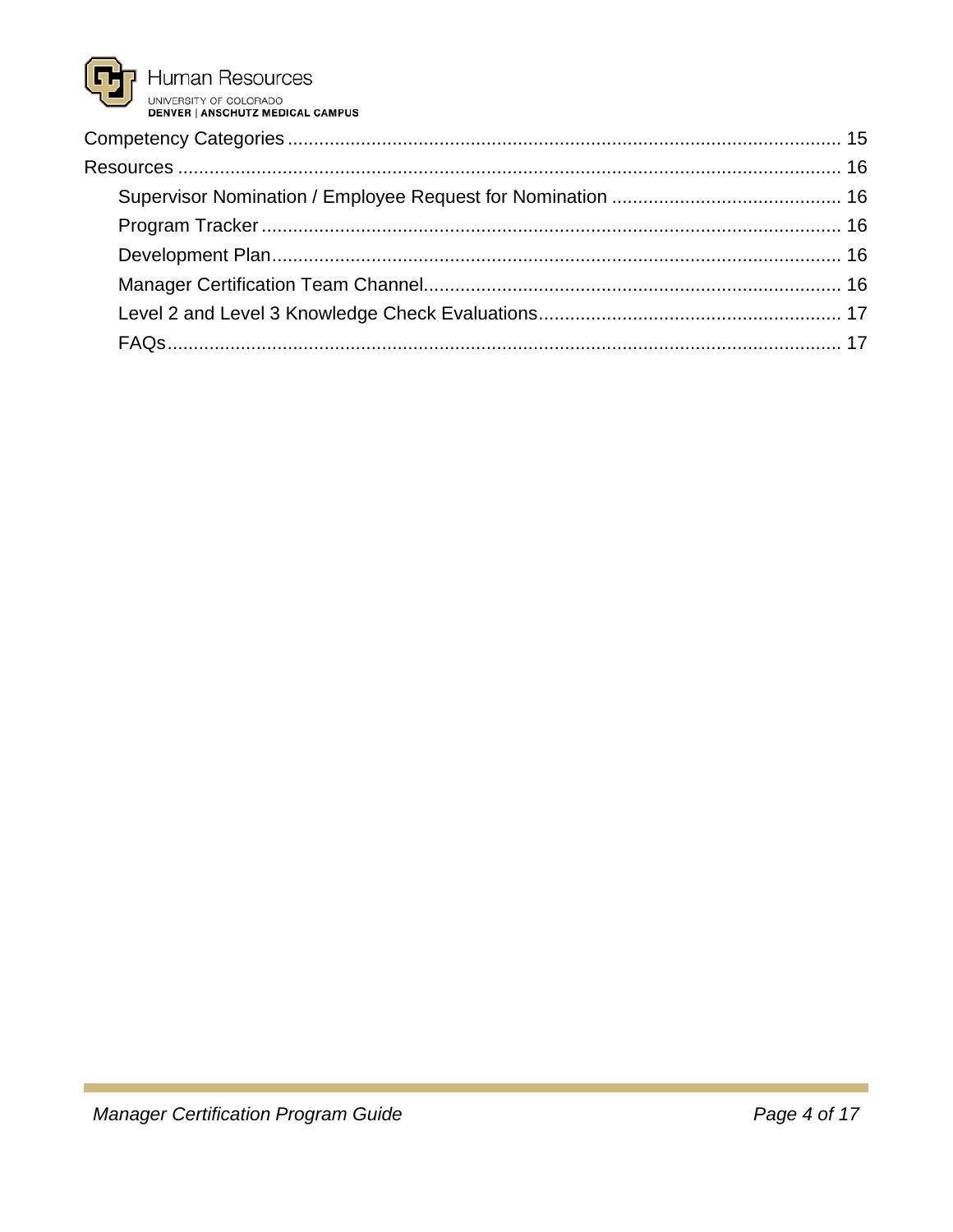

## <span id="page-4-0"></span>**Core Curriculum Overview**

### <span id="page-4-1"></span>**Targeted Competency Trainings**

Individuals must complete **all** courses in this category.

These courses are scheduled on a regular basis and subject to availability. The Managers Toolkit series is done through Canvas.

| <b>Core Curriculum</b>                                                   | <b>Provider</b>        | <b>Duration</b>  | <b>Platform</b>                     | Cost                             |  |
|--------------------------------------------------------------------------|------------------------|------------------|-------------------------------------|----------------------------------|--|
| 5 Choices of Extraordinary Productivity                                  | <b>Human Resources</b> | 6 contact hrs.   | <b>Instructor Led</b><br>(ILT)      | No Charge                        |  |
| 6 Critical Practices for Leading Teams                                   | <b>Human Resources</b> | 7 contact hrs.   | <b>Instructor Led</b><br>(ILT)      | No Charge                        |  |
| Communicating as a Leader                                                | <b>Human Resources</b> | 2 contact hrs.   | <b>Instructor Led</b><br>(ILT)      | No Charge                        |  |
| Conflict Resolution / TKI Instrument                                     | <b>Human Resources</b> | Self-Paced       | <b>Manager Toolkit</b><br>in Canvas | No Charge                        |  |
| <b>Crucial Conversations</b>                                             | <b>Human Resources</b> | 16 contact hrs.  | <b>Instructor Led</b><br>(ILT)      | On-Line \$226<br>In-Person \$290 |  |
| <b>Emotional Intelligence</b>                                            | <b>Human Resources</b> | Self-Paced       | <b>Manager Toolkit</b><br>in Canvas | No Charge                        |  |
| Establishing Relationship Trust                                          | <b>Human Resources</b> | 2 contact hrs.   | <b>Instructor Led</b><br>(ILT)      | No Charge                        |  |
| <b>Establishing Self Trust</b>                                           | <b>Human Resources</b> | 2 contact hrs.   | <b>Instructor Led</b><br>(ILT)      | No Charge                        |  |
| <b>Extended DISC</b>                                                     | <b>Human Resources</b> | 3.5 contact hrs. | <b>Instructor Led</b><br>(ILT)      | No Charge                        |  |
| From Bystander to Upstander                                              | <b>Human Resources</b> | Self-Paced       | <b>Manager Toolkit</b><br>in Canvas | No Charge                        |  |
| <b>Fundamentals of Continuous</b><br>Improvement Methodology and Culture | <b>Human Resources</b> | 2 contact hrs.   | <b>Instructor Led</b><br>(ILT)      | No Charge                        |  |
| <b>Goal and Discussion Planning</b>                                      | <b>Human Resources</b> | Self-Paced       | <b>Manager Toolkit</b><br>in Canvas | No Charge                        |  |
| <b>Managing Virtual Teams</b>                                            | <b>Human Resources</b> | Self-Paced       | Manager Toolkit<br>in Canvas        | No Charge                        |  |
| <b>Virtual Meetings</b>                                                  | <b>Human Resources</b> | Self-Paced       | <b>Manager Toolkit</b><br>in Canvas | No Charge                        |  |

To view course schedule and information on how to register, [visit our L&D Instructor Led](https://www1.ucdenver.edu/offices/human-resources/learning-development/instructor-led-training)  [webpage.](https://www1.ucdenver.edu/offices/human-resources/learning-development/instructor-led-training)

## <span id="page-4-2"></span>**4 Group Discussions**

Participants are required to attend **4 Group Discussions** hosted via Zoom. These are group mentoring sessions to discuss lessons learned, how learnings have been applied, review case studies, and to answer any questions participants may have.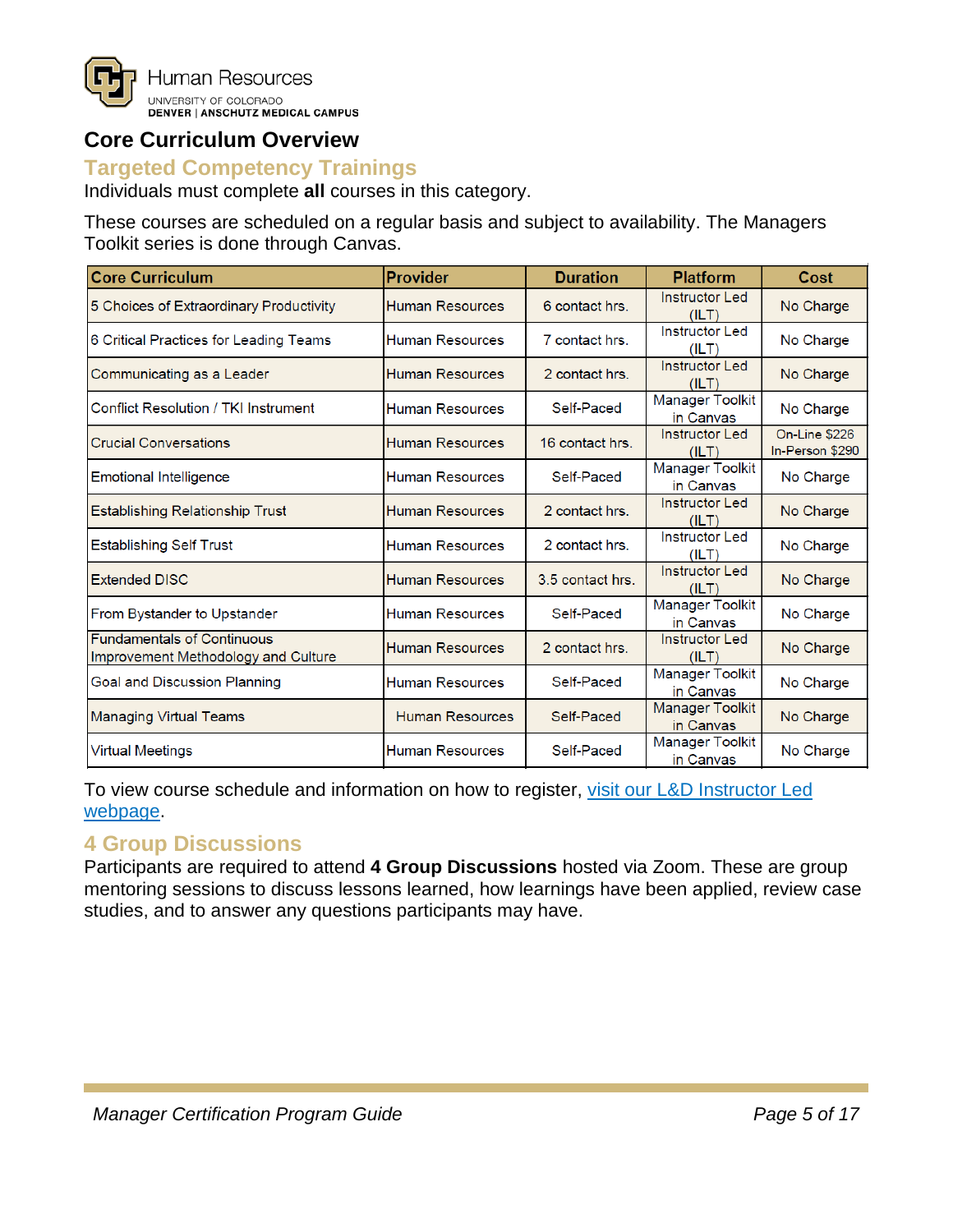

## <span id="page-5-0"></span>**Electives Overview**

## <span id="page-5-1"></span>**Targeted Competency Trainings**

Individuals must complete a **minimum of three** of the courses in this category.

These courses are scheduled on a regular basis and subject to availability.

| <b>Electives</b><br><b>Provider</b>                                    |                        | <b>Duration</b>                         | <b>Platform</b>                       | Cost                             |  |  |
|------------------------------------------------------------------------|------------------------|-----------------------------------------|---------------------------------------|----------------------------------|--|--|
| 4 Disciplines of Execution                                             | Human Resources        | 4 contact hrs.                          | <b>Instructor Led</b><br>(ILT)        | No Charge                        |  |  |
| Continuous Improvement:<br><b>Understanding Current State</b>          | Human Resources        | 2 contact hrs.                          | <b>Instructor Led</b><br>(ILT)        | No Charge                        |  |  |
| <b>Crucial Accountability</b>                                          | <b>Human Resources</b> | 16 contact hrs.                         |                                       | On-Line \$226<br>In-Person \$290 |  |  |
| DISC - Leadership Style                                                | Human Resources        | <b>Instructor Led</b><br>3 contact hrs. |                                       | No Charge                        |  |  |
| <b>DISC</b> - Successful Interactions                                  | Human Resources        | 2 contact hrs.                          |                                       | No Charge                        |  |  |
| Introduction to Continuous<br><b>Improvement Tools for Applicatoin</b> | <b>Human Resources</b> | 2 contact hrs.                          | <b>Instructor Led</b><br>(II T)       | No Charge                        |  |  |
| Lead with Your Strengths                                               | <b>Human Resources</b> | 3 contact hrs.                          | <b>Instructor Led</b><br>(ILT)        | \$39.99                          |  |  |
| <b>Meeting Advantage</b>                                               | Human Resources        | 7 contact hrs.                          | <b>Instructor Led</b><br>(ILT)        | No Charge                        |  |  |
| Performance Management                                                 | <b>Human Resources</b> | 3 contact hrs.                          | <b>Instructor Led or</b><br>SkillSoft | No Charge                        |  |  |
| <b>Presentation Advantage</b>                                          | Human Resources        |                                         | <b>Instructor Led</b><br>(ILT)        | No Charge                        |  |  |
| Project Management Essentials                                          | <b>Human Resources</b> | 4 to 7 contact hrs.                     | <b>Instructor Led</b><br>(ILT)        | On-Line \$0<br>In-Person \$170   |  |  |
| Understanding and Applying<br><b>State Classified Rules</b>            | SkillSoft Course       | 2 contact hrs.                          | SkillSoft                             | No Charge                        |  |  |
| Writing SMART Performance Goals                                        | <b>Human Resources</b> | 3 contact hrs.                          | Instructor Led or<br>SkillSoft        | No Charge                        |  |  |

To view course schedule and information on how to register, visit our L&D Instructor Led [webpage.](https://www1.ucdenver.edu/offices/human-resources/learning-development/instructor-led-training)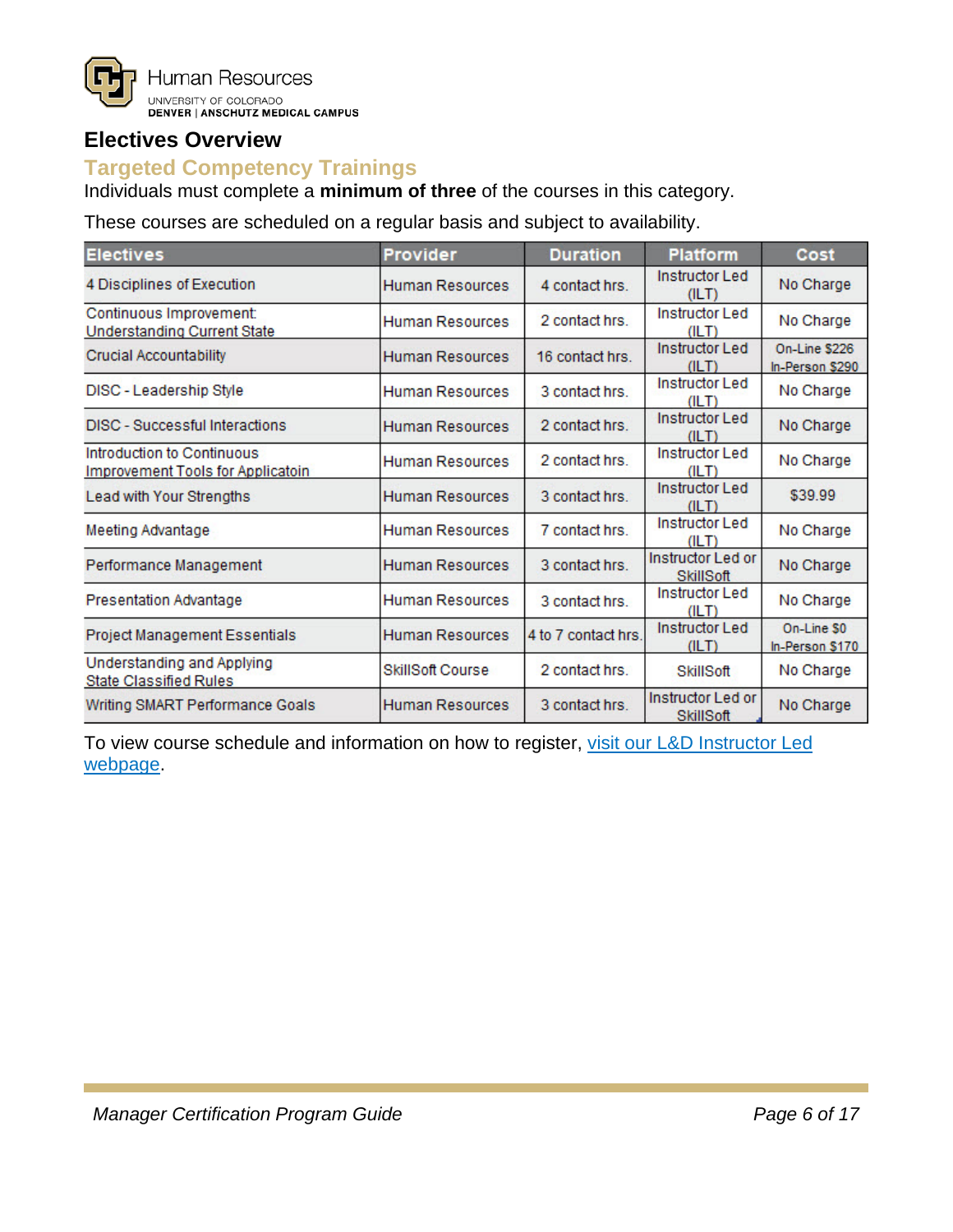

## <span id="page-6-0"></span>**Core Curriculum**

<span id="page-6-1"></span>To view course schedule and information on how to register, [visit our L&D Instructor Led](https://www1.ucdenver.edu/offices/human-resources/learning-development/instructor-led-training)  [webpage.](https://www1.ucdenver.edu/offices/human-resources/learning-development/instructor-led-training)

## **5 Choices of Extraordinary Productivity**

#### **COURSE DESCRIPTION / CONTENT**

Each day brings with it a new wave of urgencies that compete for our attention. Texts, emails, calls, meetings and more, all converge on our already full schedules. The result is a sense of being busy without actually being productive, which leaves people feeling burned out and unfulfilled. The sheer volume of daily distractions threatens our ability to think clearly and to make wise decisions about what is important.

The interactive and dynamic 6 contact hour course, empowers individuals with clear discernment to avoid distractions and to accomplish the goals that matter most in their professional and personal lives.

#### **Upon completion, the learner will be able to:**

- Discern the important from the less important
- Identify and utilize a framework of what success looks like in your current role
- Understand specific tips and tools that can help you plan weekly and daily to execute excellence
- Learn how to make technology work for you
- Learn how to apply simple yet critical ways of increasing energy to make good decisions and feel more accomplished each day

## <span id="page-6-2"></span>**6 Critical Practices for Leading Teams**

#### **COURSE DESCRIPTION / CONTENT**

Leading a team requires a different skillset than working as an individual contributor. To succeed in the face of new challenges this course provides insight into the mindsets, skillsets, and toolsets required to help supervisors excel in this sometimes tough and demanding role.

This interactive and dynamic course help individuals transition successfully from an individual contributor to leaders of others. It also applies to leaders who have been in their roles for some time, and are looking for practical and relevant guidance on how to effectively lead and manager their teams.

- Explore the critical mindset shifts that will maximize your success as a leader of others.
- Increase team engagement by conducting regular meetings.
- Create clarity about team goals and results; delegate responsibility to team members while providing the right level of support.
- Give feedback to develop team member confidence and competence.
- Identify specific actions to help tam members navigate and accelerate through change and achieve better performance.
- Use weekly planning to focus on the most important priorities, and strengthen your ability to be an effective leader by applying the 5 Energy Drivers.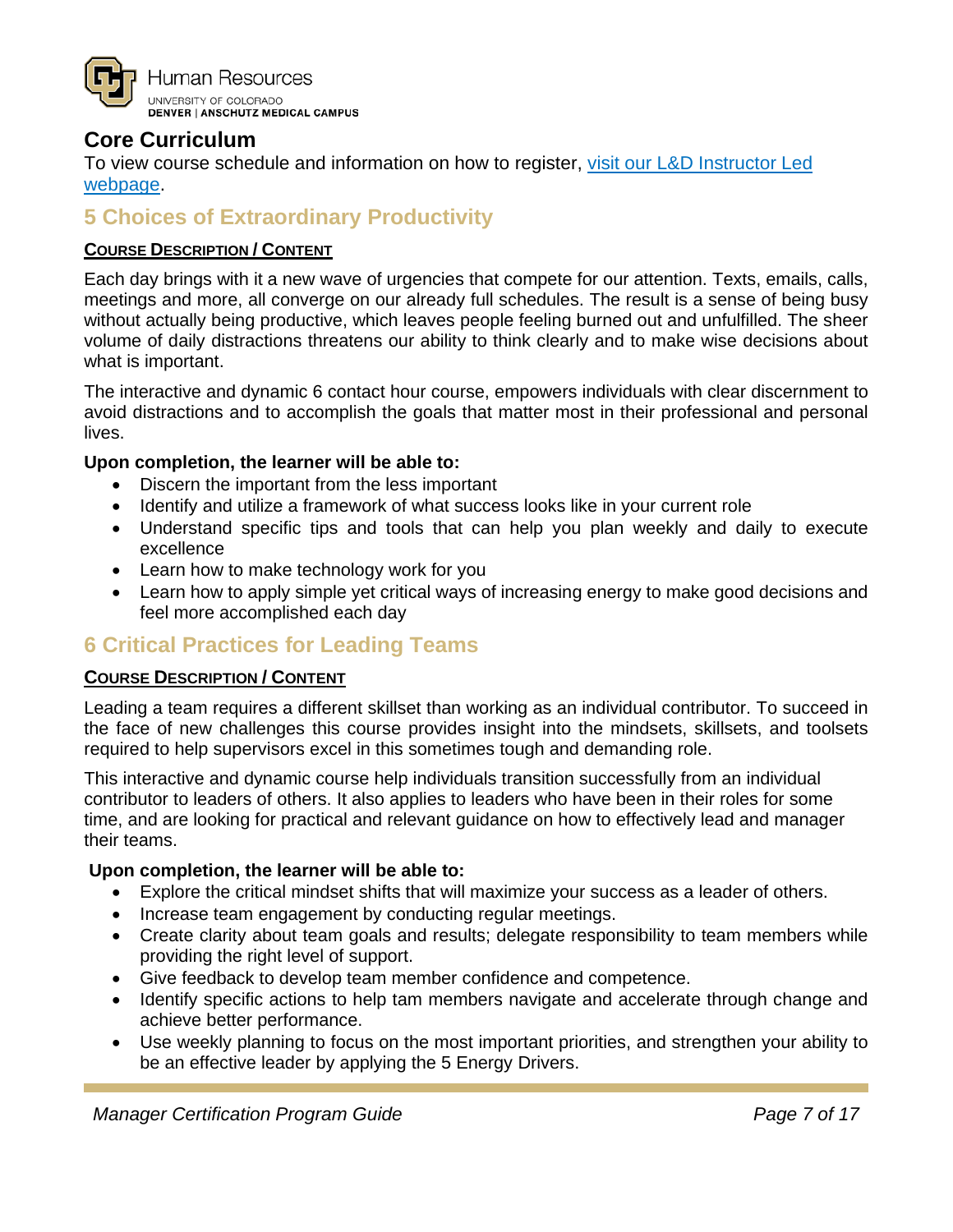

#### <span id="page-7-0"></span>**Communicating as a Leader**

#### **COURSE DESCRIPTION / CONTENT**

Moving from an individual contributor (the doer) to a lead/management position is more than a step up the ladder, but a jump to an entirely new ladder in terms of skills, motivations, perspectives, responsibilities, and impact to the organization. This seminar helps you to identify key skills for communicating to others in your new role.

#### **Upon completion, the learner will be able to:**

- Recognize the skills needed to transition from an individual contributor to a person leading others
- Identify common mistakes made by new leaders
- Understand the role communication plays both verbal and non-verbal
- Identify the importance of email communication and common guidelines for writing effective emails

#### <span id="page-7-1"></span>**Crucial Conversations**

#### **COURSE DESCRIPTION / CONTENT**

This 16 contact hour course teaches skills for communicating when stakes are high, opinions vary, and emotions run strong. Based on the national best-selling book Crucial Conversations: Tools for Talking when the Stakes are High, the Crucial Conversations course teaches participants to speak persuasively, not abrasively; foster teamwork and better decision-making; build acceptance rather than resistance; and resolve individual and group disagreements.

#### **Upon completion, the learner will be able to:**

- Make high-quality decisions, and act on those decisions with unity and commitment
- Deal with difficult situations such as:
	- People who cannot resolve conflicts or come to an agreement
	- People who withhold feedback and important information from management
	- Environments that seem emotional and political

#### <span id="page-7-2"></span>**Establishing Self-Trust**

#### **COURSE DESCRIPTION / CONTENT**

This interactive training course explores FranklinCovey's First Wave of Trust – Self-Trust. During this course, you will explore the 4-Cores of Credibility and how they affect Self-Trust.

- Understand the Cost of Trust (Trust Taxes and Dividends)
- Explain the 4-Cores of Credibility
- Identify your strengths as it relates to the 4-Cores of Credibility
- Develop a plan to include the 4-Cores of Credibility when building or enhancing relationships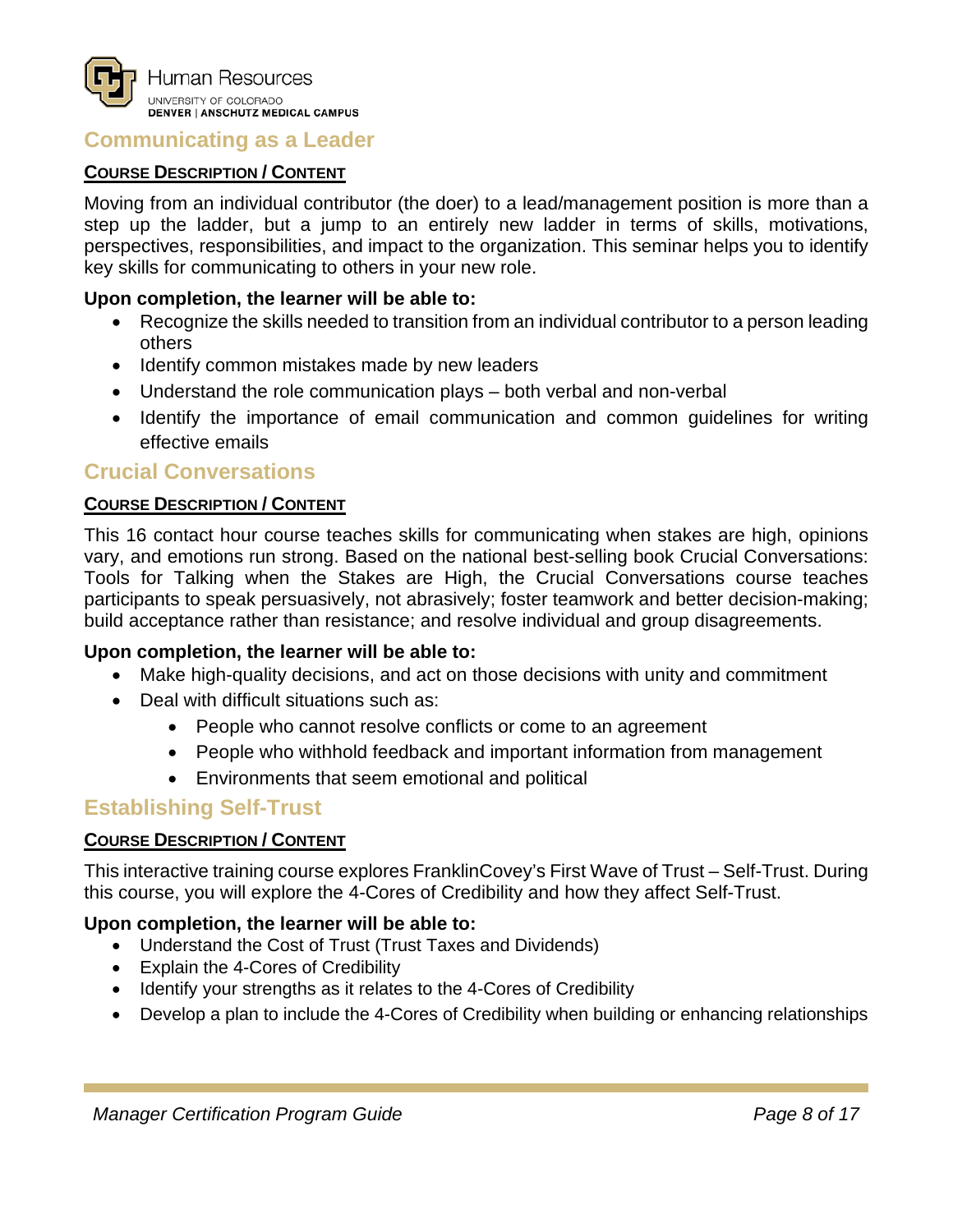

## <span id="page-8-0"></span>**Establishing Relationship Trust**

#### **COURSE DESCRIPTION / CONTENT**

This interactive training course explores FranklinCovey's Second Wave of Trust – Relationship-Trust. During this course, you will explore the 13 High Trust Behaviors, extending trust, and restoring trust.

#### **Upon completion, the learner will be able to:**

- Identify the 13 High Trust Behaviors, their opposites and counterfeit behaviors
- Understand the importance of extending trust
- Determine when and how trust can be restored
- Develop a plan to develop the 13 High Trust Behaviors

#### <span id="page-8-1"></span>**Extended DISC**

#### **COURSE DESCRIPTION / CONTENT**

An important factor toward increasing team achievement is for team members to identify and accommodate to the different behavioral styles and motivators of their co-workers. DISC participants learn four primary behavior types, become aware of differing communication styles, and how to influence better communication outcomes by accommodating the style of a coworker(s).

#### **Upon completion, the learner will be able to:**

- Understand how people are different
- Develop self-awareness
- Learn to identify the styles of others
- Modify behavior based on the other person's style

#### <span id="page-8-2"></span>**Fundamentals of Continuous Improvement Methodology and Culture COURSE DESCRIPTION / CONTENT**

The focus of continuous improvement is to increase efficiency across campus so that we can better serve our students, improve workplace satisfaction and be agile as we face the current and future challenges of higher education. This course is designed to provide a foundational understanding of continuous improvement culture and mindset and how those concepts can be applied to our daily work.

- Describe the fundamental concepts of process improvement methodology and characteristics of a Lean culture
- Identify continuous improvement in higher ed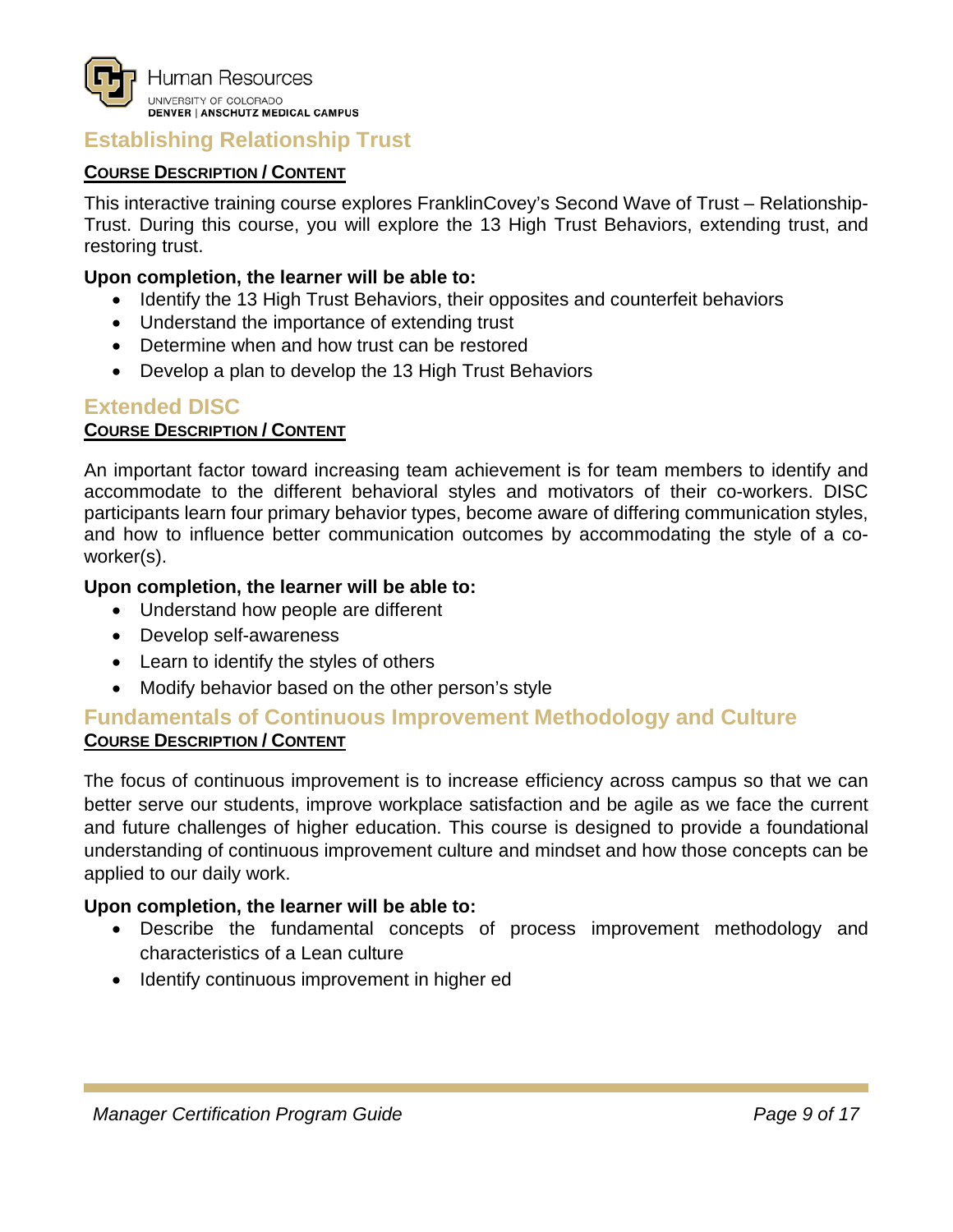

#### <span id="page-9-0"></span>**Manager Toolkit**

#### **COURSE DESCRIPTION / CONTENT**

This self-paced course provides a variety of topics that help managers become more aware of their individual style, as well as, topics targeted to help managers navigate managing virtual teams. The modules covered in this course include: Emotional Intelligence, Conflict Resolution/TKI Instrument, Managing Virtual Teams, Virtual Meetings, Goal and Discussion Planning, and From Bystander to Upstander.

#### **Upon completion, the learner will be able to:**

- Understand the importance of emotional intelligence
- Identify the five modes of conflict resolution and their individual mode preference
- Identify key aspects of managing virtual teams
- Conduct effective virtual meetings
- Prepare and conduct effective goal and discussion planning sessions
- Formulate the best approach for when to speak up as part of an upstander culture.

#### <span id="page-9-1"></span>**Elective Curriculum**

To view course schedule and information on how to register, [visit our L&D Instructor Led](https://www1.ucdenver.edu/offices/human-resources/learning-development/instructor-led-training)  [webpage.](https://www1.ucdenver.edu/offices/human-resources/learning-development/instructor-led-training)

## <span id="page-9-2"></span>**4 Disciplines of Execution**

#### **COURSE DESCRIPTION / CONTENT**

This interactive course guides you in removing the distractions of the day-to-day tasks in your day job and being able to focus on 'Wildly Important Goals' and execute these excellently. This course helps managers move from strategy to execution.

The objective of the 4DX process is to teach leaders how to help their teams execute on their highest priorities in the midst of the whirlwind of the day-to-day. We find that by not just teaching 4DX to leaders, but teaching them to teach and implement the process with their teams, they "own the process" at a deeper level and the results are often groundbreaking.

- Clearly identify goals and priorities
- Identify and organize individual actions
- Understand how to best track actions and achievement
- Learn how to engage in simple processes that highlight successes, analyze failures, and course-corrects as necessary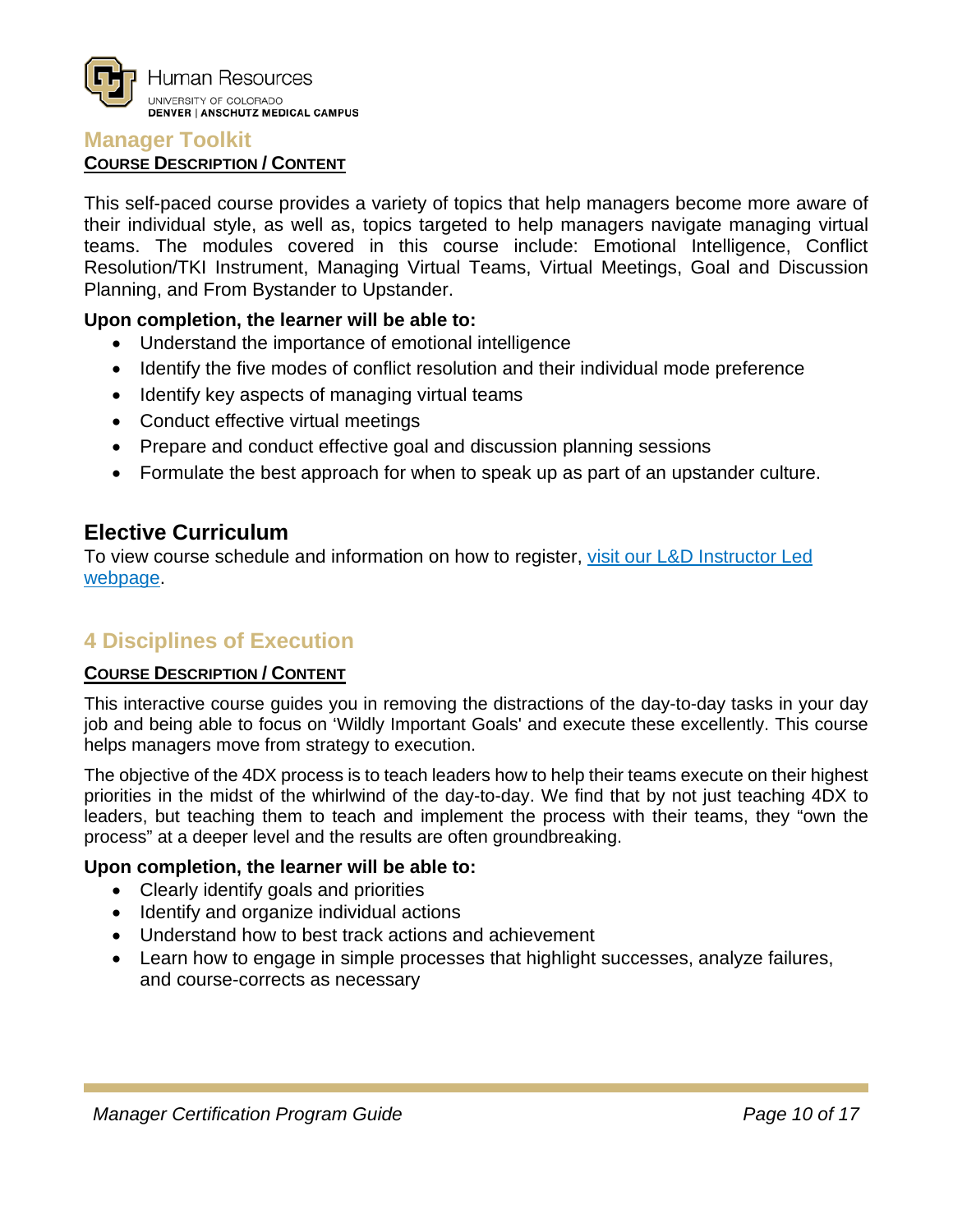#### <span id="page-10-0"></span>**Continuous Improvement: Understanding Current State COURSE DESCRIPTION / CONTENT**

In order to solve complex problems and develop solutions, we first need a clear picture and understanding of what the issue is. This course will focus on how to capture the current state in service of understanding project scope and set the path towards building impactful solutions.

#### **Upon completion, the learner will be able to:**

• Apply tools for project scoping and visualizing current state

## <span id="page-10-1"></span>**Crucial Accountability**

#### **COURSE DESCRIPTION / CONTENT**

This 16 contact hour course teaches a straightforward, step-by-step process for identifying and resolving performance gaps, strengthening accountability, eliminating inconsistency, and reducing resentment. It uses video, group discussions, skill practice, and real-life application to make the course both entertaining and engaging. Attendees will have the opportunity to gain a refresher on the Crucial Conversations techniques and how Crucial Accountability builds upon them.

#### **Upon completion, the learner will be able to:**

- Discuss expectations in a way that yields two-way accountability and allows further progress to be made
- Consistently apply skills that leads to faster problem solving, decision-making, and conflict resolution
- Improve relationships & productivity

## <span id="page-10-2"></span>**DISC – Leadership Style**

#### **COURSE DESCRIPTION / CONTENT**

The DISC Leadership Assessment identifies your natural leadership strengths and development areas. Confident leaders are self-aware of how they prefer to lead and how others perceive their leadership style to make necessary adjustments to be more effective. This course provides you with candid feedback and a road map to make decisions on how to adjust attitudes and behaviors to be more successful with your personal interactions.

This interactive course will provide Information on leadership styles associated with the four DISC styles, how to identify the styles of your employees and how to adjust your style to be a more effective and successful leader.**Upon completion, the learner will be able to:**

- Understand the DISC styles
- Identify your leadership style
- Identify the DISC style of your staff
- Adjust your style to be a more effective leader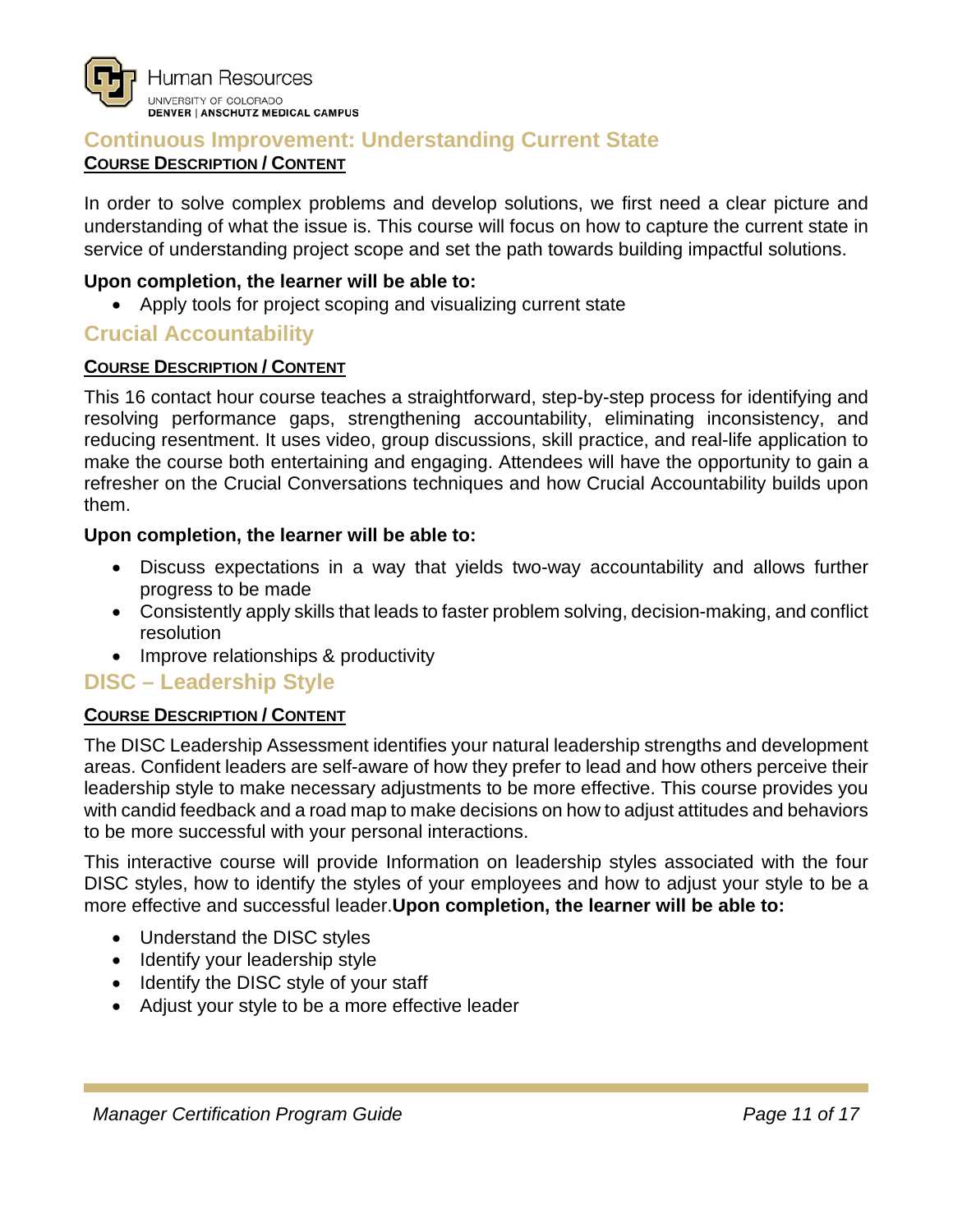

## <span id="page-11-0"></span>**DISC – Successful Interactions**

#### **COURSE DESCRIPTION / CONTENT**

This interactive training course helps you to develop strategies for having successful interactions with others based on the four DISC styles.

#### **Upon completion, the learner will be able to:**

- Recognize the communication styles for the four DISC styles
- Identify strategies for adapting your style to meet the needs of others
- Identify strategies to increase productivity based on the four DISC styles

## <span id="page-11-1"></span>**Introduction to Continuous Improvement Tools for Application COURSE DESCRIPTION / CONTENT**

Building on the fundamentals course, this course will focus on learning tools that apply the continuous improvement framework to problem-solving. We will utilize the Plan-Do-Check-Act framework and introduce other tools that can be applied immediately in your workplace.

#### **Upon completion, the learner will be able to:**

- Identify waste and value-added steps in your work
- Apply Lean thinking tools for problem-solving

## <span id="page-11-2"></span>**Lead with Your Strengths**

#### **COURSE DESCRIPTION / CONTENT**

Your role as a manager is essential and challenging. The best way to lead confidently and lead well is to lead with your strengths. Your distinct Clifton Strengths Profile sets you apart from every other manager. This new report outlines the most powerful of your dominant 10 strengths. In this interactive class, you will discover practical ways to apply your strengths in your day-today routine with your team and how to use your strengths to become a better manager.

#### **Upon completion, the learner will be able to:**

- Understand the Strengths-Based Theory Concept
- Describe the Strengths Development Principles
- Understand Your Strengths as a Leader
- Describe the Strengths Team Model
- Understand the Four Domains of Team Strengths
- Understand How to Apply Your Themes in a Leadership Role to Achieve Team Success

## <span id="page-11-3"></span>**Meeting Advantage**

#### **COURSE DESCRIPTION / CONTENT**

Employees typically spend up to 40 percent of their time preparing for and participating in meetings. With poor planning and unclear agendas, meetings end up losing focus and devouring time, energy, resources, and money. This perpetuates an environment where people show up late for meetings or leave early, no one takes the lead, decisions are delayed, and worst of all,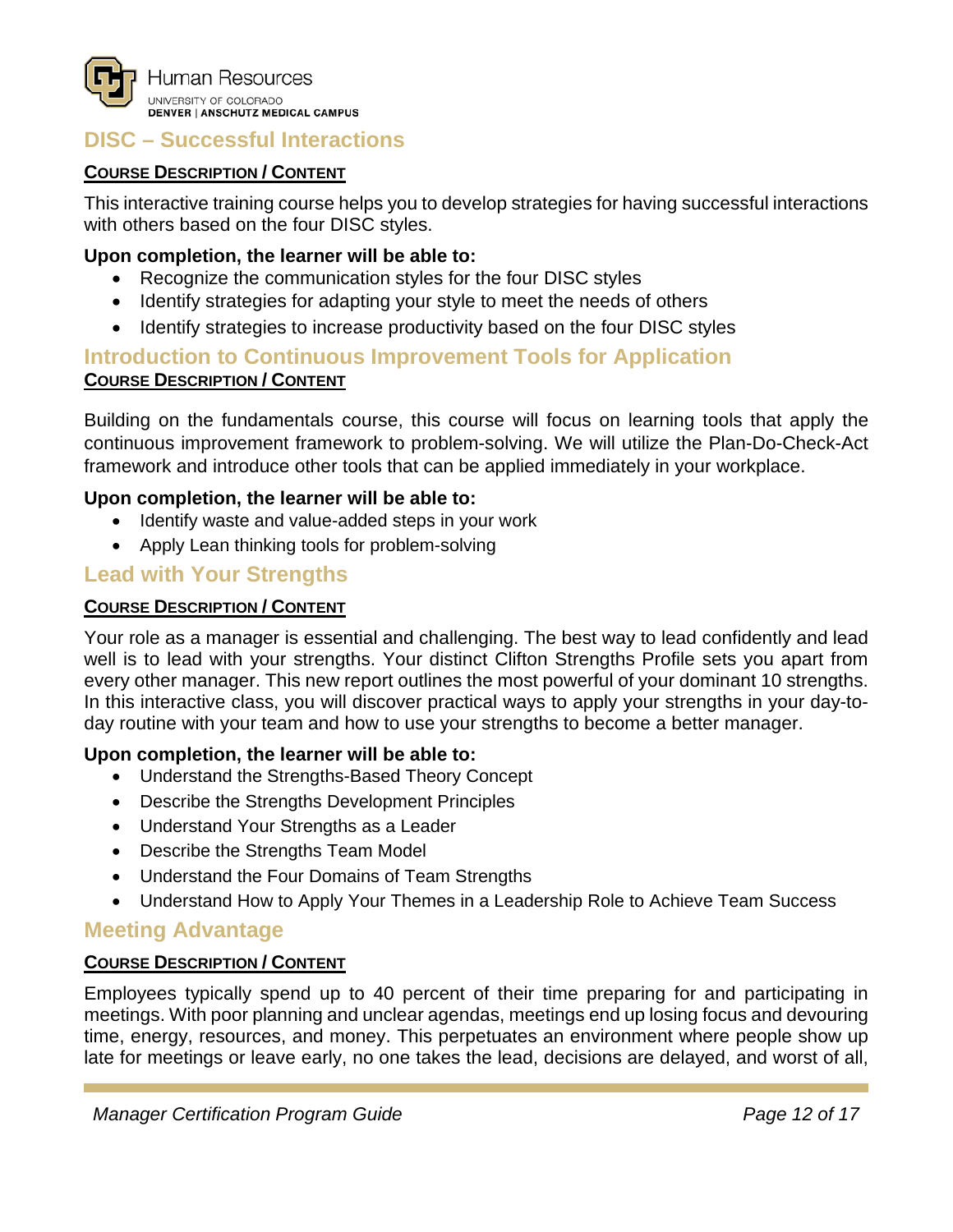

and people don't take action after the meeting. Yet with the right training, skills, and processes, running effective meetings, proceeding productively, and ending with a clear course of action will become the standard.

This dynamic and engaging course teaches employees how to run effective meetings, focusing productively during the meeting, and following through successfully after the meeting.

#### **Upon completion, the learner will be able to:**

- Initiate, plan, and define the meeting's purpose
- Develop skills to manage and conduct productive meetings
- Develop and use meeting ground rules
- Use the "Meeting Advantage Planner" to schedule follow-through
- Review meetings for improvements

#### <span id="page-12-0"></span>**Performance Management**

#### **COURSE DESCRIPTION / CONTENT**

This course is designed to provide a foundation for supervisors/managers in the performance management of Classified Staff and University Staff.

#### **Upon completion, the learner will be able to:**

- Identify the performance management cycle for Classified and University Staff
- Address the importance of performance planning and evaluations
- Discuss best approaches to provide feedback during coaching and evaluation meetings
- Locate resources to assist in performance management

#### <span id="page-12-1"></span>**Presentation Advantage**

#### **COURSE DESCRIPTION / CONTENT**

Unproductive meetings and lost opportunities occur due to poor presentations. The lack of powerful methods to inform and persuade is one of the greatest hidden and pervasive costs of the 21st-century workplace. This dynamic and engaging two-part course will help participants consistently deliver highly successful presentations. Participants will learn the mindsets, skillsets, and toolsets to better inform, influence, and persuade others in today's knowledgebased world.

- Define presentation success
- Identify the clear purpose to be achieve with the message
- Create a memorable introduction and conclusion
- Learn how to design visuals to increase attention to and retention to the message
- Handle questions and group dynamics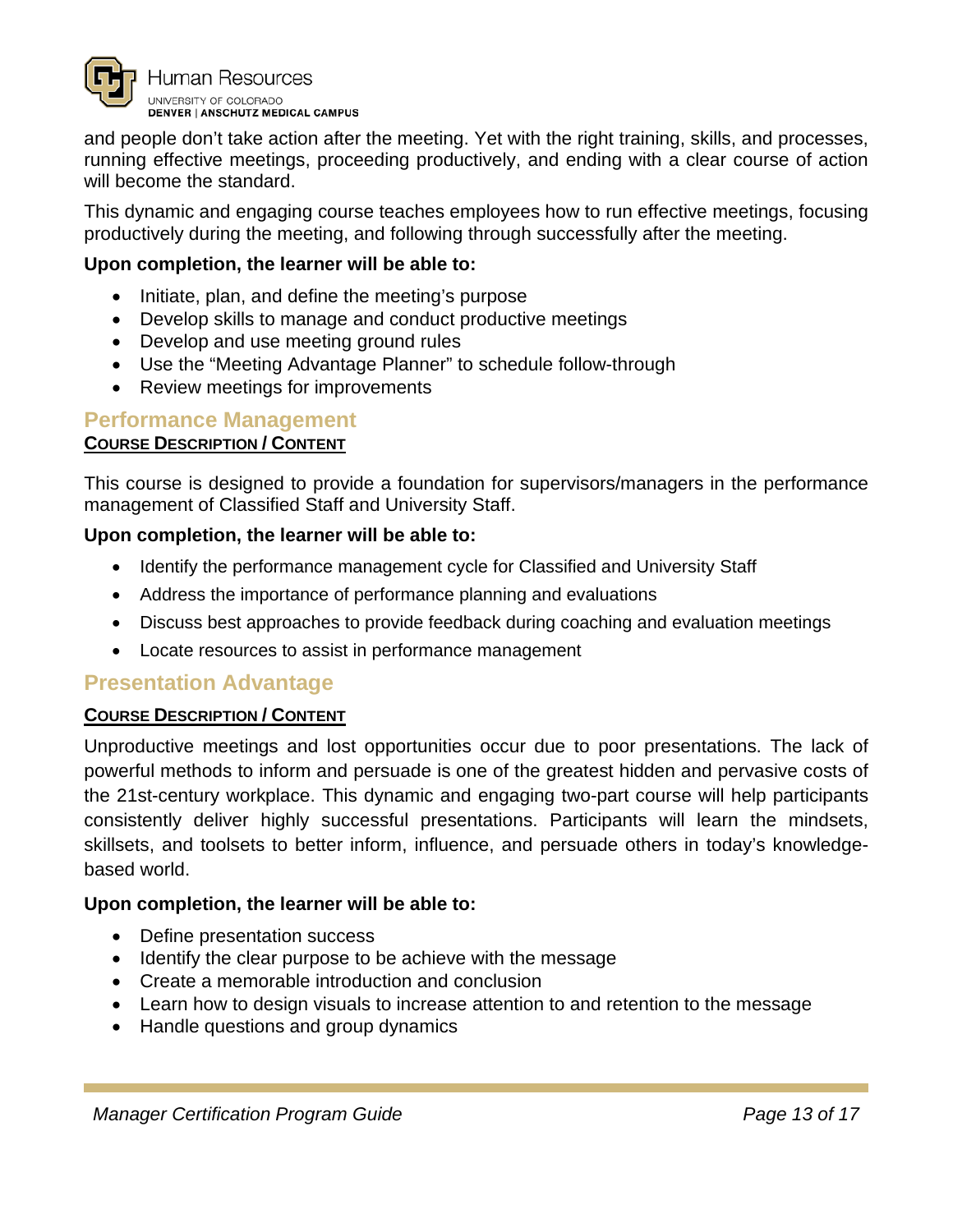#### <span id="page-13-0"></span>**Project Management Essentials COURSE DESCRIPTION / CONTENT**

Today's knowledge workers have quietly slipped into the role of the unofficial project manager. Stakeholders, scope creep, no formal training, and a lack of process all combine to raise the probability of project failure costing organizations time, money, and employee morale. Project management isn't just about managing logistics and hoping the project team is ready to play to win. The skills of "informal authority" are more important than ever before, so team members are inspired to contribute to project success! This engaging course will help provide the mindset, skillset, and toolset to participants that will consistently deliver successful projects to completion.

#### **Upon completion, the learner will be able to:**

- Understand that consistent project success depends on processes and people
- Identify project stakeholders, establish clear and measurable project outcomes, and create a well-defined project scope statement
- Create a realistic and well defined project schedule
- Hold team members accountable to project plans
- Create a clear communication plan around the project that includes regular project status reports and project changes
- Reward and recognize the contributions of project team members

## <span id="page-13-1"></span>**Understanding and Applying State Classified Rules**

This course has transitioned from the classroom to on-line allowing individuals to complete the course at their own pace.

#### **COURSE DESCRIPTION / CONTENT**

This course is designed to provide a foundation for supervisors/managers to understand supervision in the State personnel system. This course will discuss the Personnel Board Rules and the Administrative Procedures (11 Chapters).

#### **Upon completion, the learner will be able to:**

• Learn the basics of State Classified positions as related to the Personnel Board Rules

## <span id="page-13-2"></span>**Writing SMART Performance Goals**

This interactive course helps individuals understand the difference between hard (technical) and soft (social/interpersonal) skills and how to effectively develop SMART performance goals for each. Individuals are asked to bring two performance goals they are looking to incorporate into their annual performance review as the final exercise will help you to develop these goals.

- Identify the difference between "hard" and "soft" skills
- Describe the components of a SMART goal
- Develop SMART goals for both "hard" and "soft" skills
- Understand the importance of developing an action plan and trailing goal program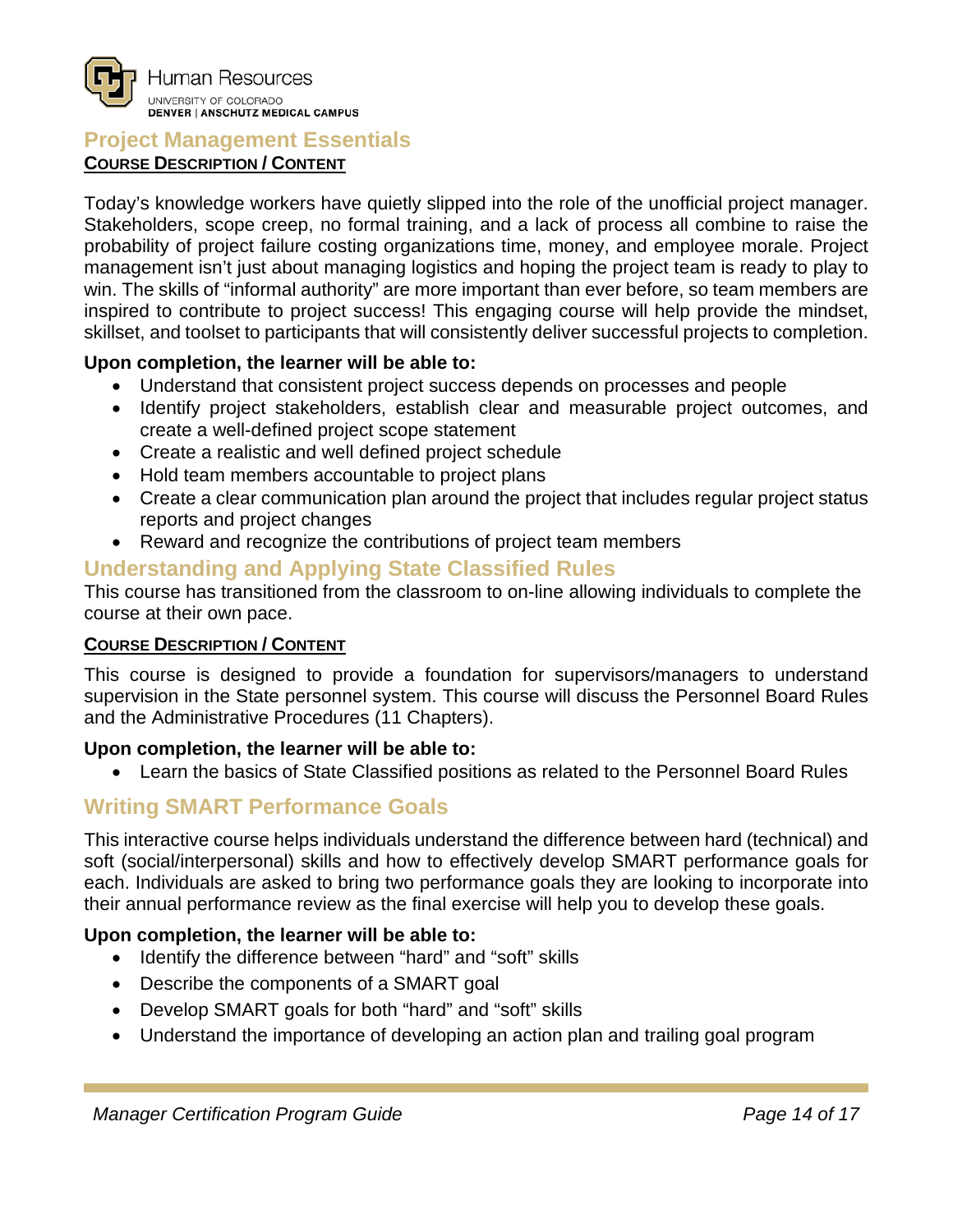

## <span id="page-14-0"></span>**Competency Categories**



## Human Resources

| Æij<br>Human Resources<br>UNIVERSITY OF COLORADO<br><b>DENVER   ANSCHUTZ MEDICAL CAMPUS</b> |                         |                     | <b>MANAGER CERTIFICATION</b><br><b>PROGRAM</b> |                                  | Self-Awareness | Communication | Building Trust | Leading Teams |   | Project Management | Productivity / Time | Continuous emert | Strategic Planting<br>Connict | Partomance enert<br>Management |  |
|---------------------------------------------------------------------------------------------|-------------------------|---------------------|------------------------------------------------|----------------------------------|----------------|---------------|----------------|---------------|---|--------------------|---------------------|------------------|-------------------------------|--------------------------------|--|
| Core Curriculum                                                                             | Provider                | <b>Duration</b>     | Platform                                       | Cost                             |                |               |                |               |   |                    |                     |                  |                               |                                |  |
| 5 Choices of Extraordinary Productivity                                                     | <b>Human Resources</b>  | 6 contact hrs.      | <b>Instructor Led</b><br>(ILT)                 | No Charge                        |                |               |                |               | ٠ | ٠                  |                     |                  |                               |                                |  |
| 6 Critical Practices for Leading Teams                                                      | <b>Human Resources</b>  | 7 contact hrs.      | <b>Instructor Led</b><br>(ILT)                 | No Charge                        |                |               | ۰              | ٠             |   |                    |                     | ٠                |                               |                                |  |
| Communicating as a Leader                                                                   | <b>Human Resources</b>  | 2 contact hrs.      | <b>Instructor Led</b><br>(ILT)                 | No Charge                        | ٠              | ۰             |                | ٠             |   |                    |                     |                  |                               |                                |  |
| <b>Conflict Resolution / TKI Instrument</b>                                                 | <b>Human Resources</b>  | Self-Paced          | <b>Manager Toolkit</b><br>in Canvas            | No Charge                        | ٠              | ۰             |                |               |   |                    |                     |                  |                               |                                |  |
| <b>Crucial Conversations</b>                                                                | <b>Human Resources</b>  | 16 contact hrs.     | <b>Instructor Led</b><br>(ILT)                 | On-Line \$226<br>In-Person \$290 |                | ۰             |                |               |   |                    |                     |                  |                               | ٠                              |  |
| <b>Emotional Intelligence</b>                                                               | <b>Human Resources</b>  | Self-Paced          | <b>Manager Toolkit</b><br>in Canvas            | No Charge                        | ٠              |               | ٠              |               |   |                    |                     |                  |                               |                                |  |
| <b>Establishing Relationship Trust</b>                                                      | <b>Human Resources</b>  | 2 contact hrs.      | <b>Instructor Led</b><br>(ILT)                 | No Charge                        | ٠              |               | ۰              |               |   |                    |                     |                  |                               |                                |  |
| <b>Establishing Self Trust</b>                                                              | <b>Human Resources</b>  | 2 contact hrs.      | <b>Instructor Led</b><br>(ILT)                 | No Charge                        | ٠              |               | ٠              |               |   |                    |                     |                  |                               |                                |  |
| <b>Extended DISC</b>                                                                        | <b>Human Resources</b>  | 3.5 contact hrs.    | <b>Instructor Led</b><br>(ILT)                 | No Charge                        | ٠              | ۰             |                |               |   |                    |                     |                  |                               |                                |  |
| From Bystander to Upstander                                                                 | <b>Human Resources</b>  | Self-Paced          | <b>Manager Toolkit</b><br>in Canvas            | No Charge                        | ٠              |               |                |               |   |                    |                     |                  |                               |                                |  |
| <b>Fundamentals of Continuous</b><br>Improvement Methodology and Culture                    | <b>Human Resources</b>  | 2 contact hrs.      | <b>Instructor Led</b><br>(ILT)                 | No Charge                        |                |               |                |               |   |                    | ۰                   |                  |                               |                                |  |
| Goal and Discussion Planning                                                                | <b>Human Resources</b>  | Self-Paced          | <b>Manager Toolkit</b><br>in Canvas            | No Charge                        |                | ٠             |                |               |   |                    |                     |                  |                               | ٠                              |  |
| <b>Managing Virtual Teams</b>                                                               | <b>Human Resources</b>  | Self-Paced          | <b>Manager Toolkit</b><br>in Canvas            | No Charge                        |                | ٠             |                | ۰             |   |                    |                     |                  |                               |                                |  |
| <b>Virtual Meetings</b>                                                                     | <b>Human Resources</b>  | Self-Paced          | <b>Manager Toolkit</b><br>in Canvas            | No Charge                        |                | ۰             |                | ٠             |   |                    |                     |                  |                               |                                |  |
| <b>Electives</b>                                                                            | <b>Provider</b>         | <b>Duration</b>     | <b>Platform</b>                                | Cost                             |                |               |                |               |   |                    |                     |                  |                               |                                |  |
| 4 Disciplines of Execution                                                                  | <b>Human Resources</b>  | 4 contact hrs.      | <b>Instructor Led</b><br>(ILT)                 | No Charge                        |                |               |                | ٠             |   |                    |                     | ٠                |                               |                                |  |
| Continuous Improvement:<br><b>Understanding Current State</b>                               | <b>Human Resources</b>  | 2 contact hrs.      | <b>Instructor Led</b><br>(ILT)                 | No Charge                        |                |               |                |               |   |                    | ٠                   |                  |                               |                                |  |
| <b>Crucial Accountability</b>                                                               | <b>Human Resources</b>  | 16 contact hrs.     | <b>Instructor Led</b><br>(ILT)                 | On-Line \$226<br>In-Person \$290 |                | ۰             |                |               |   |                    |                     |                  | ٠                             | ٠                              |  |
| DISC - Leadership Style                                                                     | <b>Human Resources</b>  | 3 contact hrs.      | Instructor Led<br>(ILT)                        | No Charge                        | ۰              |               |                | ٠             |   |                    |                     |                  |                               |                                |  |
| <b>DISC</b> - Successful Interactions                                                       | <b>Human Resources</b>  | 2 contact hrs.      | <b>Instructor Led</b><br>(ILT)                 | No Charge                        | ۰              | ٠             | ٠              |               |   |                    |                     |                  |                               |                                |  |
| Introduction to Continuous D<br>Improvement Tools for Applicatoin                           | <b>Human Resources</b>  | 2 contact hrs.      | Instructor Led<br>(ILT)                        | No Charge                        |                |               |                |               |   |                    | ٠                   |                  |                               |                                |  |
| Lead with Your Strengths                                                                    | <b>Human Resources</b>  | 3 contact hrs.      | Instructor Led<br>(ILT)                        | \$39.99                          | $\bullet$      |               |                | ٠             |   |                    |                     |                  |                               |                                |  |
| <b>Meeting Advantage</b>                                                                    | <b>Human Resources</b>  | 7 contact hrs.      | Instructor Led<br>(ILT)                        | No Charge                        |                | ٠             |                |               |   | ٠                  |                     |                  |                               |                                |  |
| Performance Management                                                                      | <b>Human Resources</b>  | 3 contact hrs.      | Instructor Led or<br>SkillSoft                 | No Charge                        |                |               |                |               |   |                    |                     |                  |                               | ٠                              |  |
| <b>Presentation Advantage</b>                                                               | <b>Human Resources</b>  | 3 contact hrs.      | <b>Instructor Led</b><br>(ILT)                 | No Charge                        |                | ٠             |                |               |   |                    |                     |                  |                               |                                |  |
| Project Management Essentials                                                               | <b>Human Resources</b>  | 4 to 7 contact hrs. | Instructor Led<br>(ILT)                        | On-Line \$0<br>In-Person \$170   |                |               |                | ٠             | ٠ |                    |                     | ٠                |                               |                                |  |
| <b>Understanding and Applying</b><br>State Classified Rules                                 | <b>SkillSoft Course</b> | 2 contact hrs.      | <b>SkillSoft</b>                               | No Charge                        |                |               |                | ٠             |   |                    |                     |                  |                               | ٠                              |  |
| Writing SMART Performance Goals                                                             | <b>Human Resources</b>  | 3 contact hrs.      | Instructor Led or<br>SkillSoft                 | No Charge                        |                |               |                |               |   |                    |                     |                  |                               | ٠                              |  |

**Competency Category**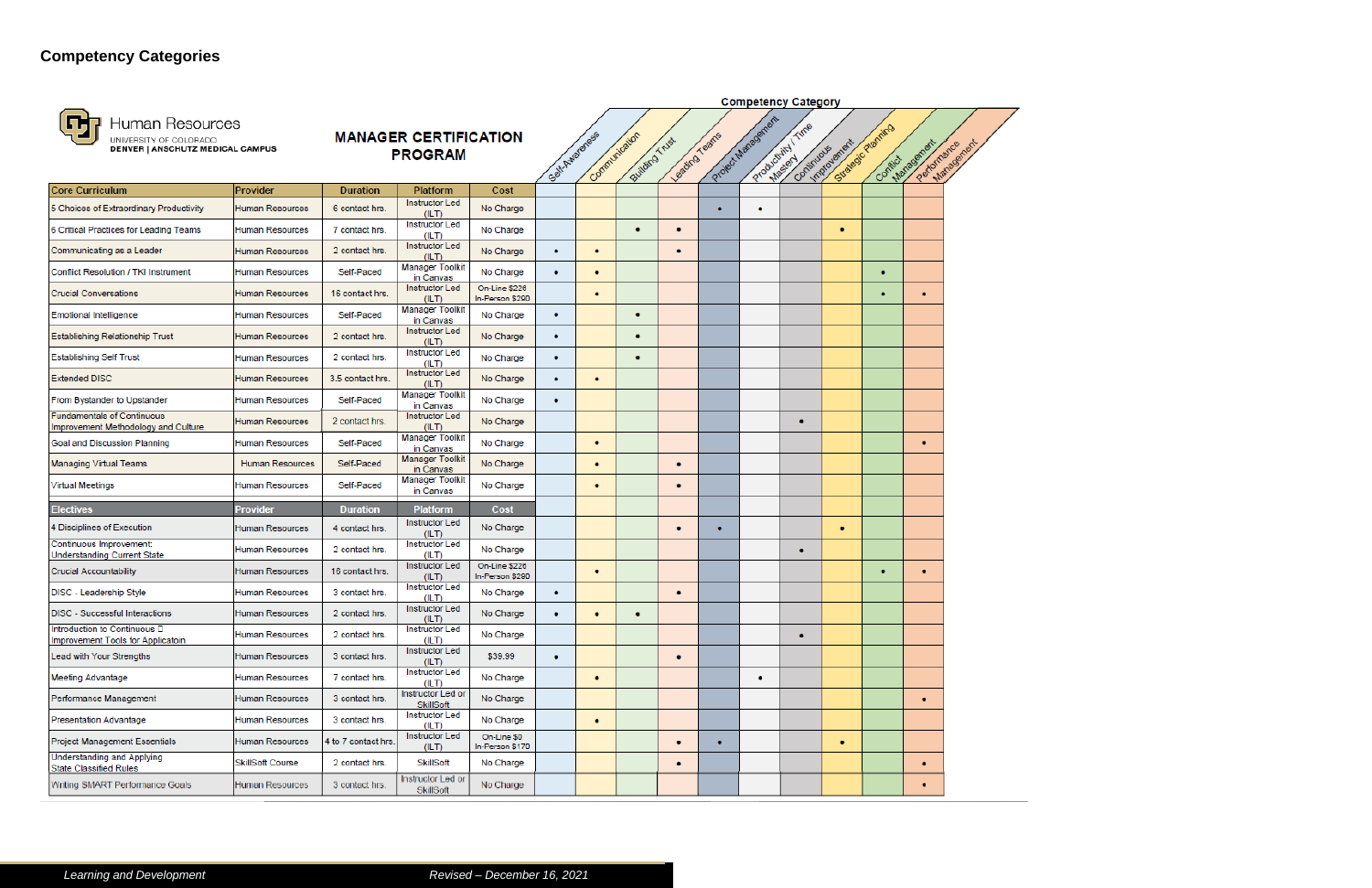

## <span id="page-15-0"></span>**Resources**

## <span id="page-15-1"></span>**Supervisor Nomination / Employee Request for Nomination**

There are two ways to apply or express interest in attending this program: 1) Supervisor can nominate an individual for the program and 2) an individual can request a nomination for the program.

The following outlines the **supervisor nomination** process:

- From the [Manager Certification Program Webpage,](https://www1.ucdenver.edu/offices/human-resources/learning-development/manager-development-resources) click the Supervisor Nomination Site Button. The nomination *must* be completed by the supervisor or manager.
- Once the nomination is submitted, the participant and supervisor will receive an email confirmation. This confirmation will include further instructions regarding the program.
- If there are any questions regarding enrollment, please email [HR.TrainingRegistration@ucdenver.edu.](mailto:HR.TrainingRegistration@ucdenver.edu)

The following outlines the **request for nomination** process:

- An individual can request to be nominated from the Manager Certification Program [Webpage,](https://www1.ucdenver.edu/offices/human-resources/learning-development/manager-development-resources) click the Employee Request for Nomination Site button.
- Part of the interest form requires you to include the name and email address of your supervisor. We encourage all individuals to discuss their interest in the program prior to submitting a nomination request.
- Once the nomination is received, an email will be sent to the supervisor notifying them of your interest and will provide next steps.
- The supervisor must complete a Supervisor Nomination for the employee to participate in the Manager Certificate Program.
- If there are any questions regarding enrollment, please email [HR.TrainingRegistration@ucdenver.edu.](mailto:HR.TrainingRegistration@ucdenver.edu)

## <span id="page-15-2"></span>**Program Tracker**

To assist individuals in tracking their progress, there is a [program tracker](https://www1.ucdenver.edu/docs/librariesprovider188/learning-development/manager-certification-program-tracker.pdf) that participants must complete. The *program tracker* will be included in the confirmation email the participant receives once nomination is submitted. After completing all requirements, the participant must submit the completed PDF to the Learning and Development team. Once the team has confirmed completion of requirements, the participant will receive a certificate of completion.

#### <span id="page-15-3"></span>**Development Plan**

To assist individuals and managers in identifying an annual development plan, there is a [Manager Certification Program Development Plan](https://www1.ucdenver.edu/docs/librariesprovider188/learning-development/manager-certification-program-development-plan.pdf) template that participants and managers should jointly complete. This template guides the participant and supervisor in identifying skills/competencies to focus on for a 12-month period including no more than three development goals, and activities (coaching, on-the-job learning, or classes) associated with the goal.

#### <span id="page-15-4"></span>**Manager Certification Team Channel**

Participants gain access to a Team channel to share insights, articles, learning and much more.